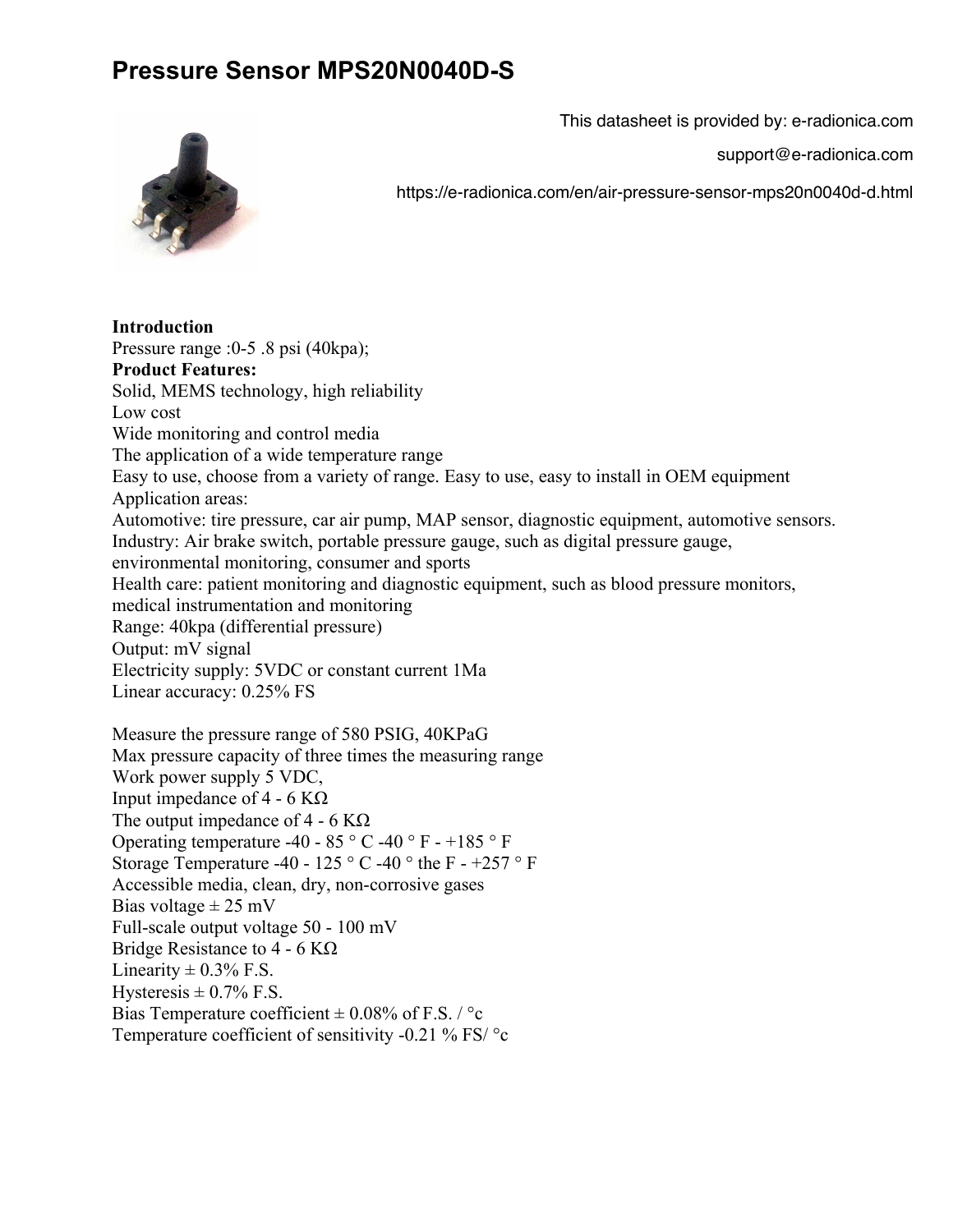## Pressure Sensor MPS20N0040D-S

Circuit



## **Difference Amplifier**

This amplifier uses both inverting and non-inverting inputs with a gain of one to produce an output equal to the difference between the inputs. It is a special case of the differential amplifier. You can also choose the resistances to amplify the difference.



 $\Box$